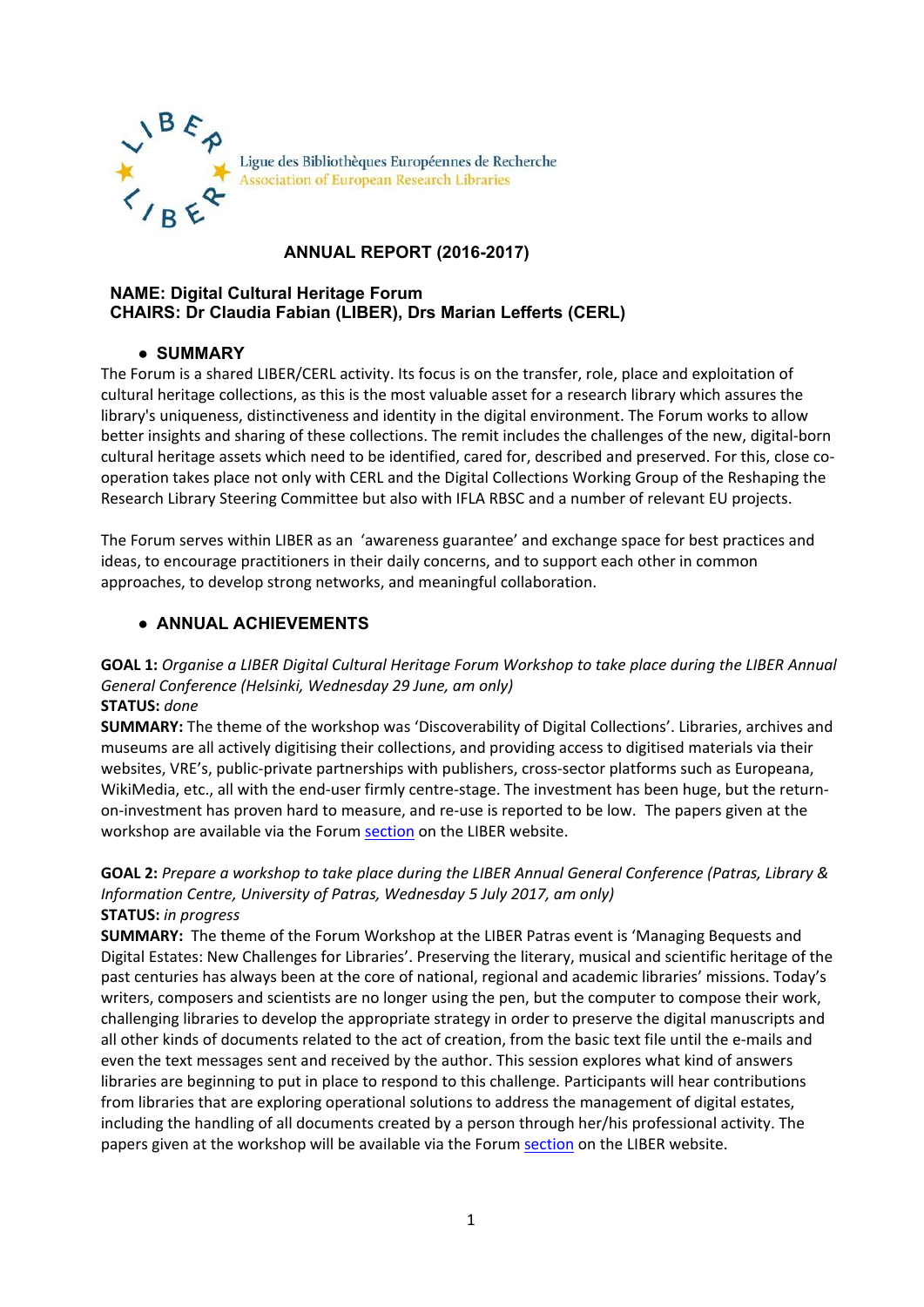## **GOAL 3:** *Prepare the programme for the 4th Digital Curation Workshop*  **STATUS:** *in progress*

**SUMMARY:** The preparations for the 4th Digital Curation Workshop were substantially carried forward during January to May 2017 through the efforts of the 4<sup>th</sup> Curation Workshop Organising Committee formed after the Helsinki Workshop. Members of the Organising Committee are: Frederic Blin , BN Luxembourg; Ioannis Clapsopoulos, University of Thessaly; Jennifer Edmond, Trinity College Dublin ; Claudia Fabian, Bayerische Staatsbibliothek; Despoina Gkogkou, University of Patras; Marian Lefferts, CERL; Maaike Napolitano, KB National Library of the Netherlands, and Christine Wise, SOAS, London.

The OrganisingCommittee liaised with the Chairs of the Steering Committees on Scholarly Communication and Research Infrastructures and Reshaping the Research Library.

The theme of the 4th Digital Curation Workshop (SUB Göttingen, 13-14 November 2017) is 'Data Stewardship and Data Curation'. This theme is on the agenda of both libraries and research teams and a focus area in LIBER's new Strategic Plan. It covers a broad variety of aspects. For this workshop three themes have been identified to compare and evaluate experiences in this emerging and rapidly evolving field in order to distil best practices, guidelines and identify areas of future concern.

We are planning to organise three sessions that each combine a paper introducing the topic, a short presenting successes (or failures), and a workshop. The themes for the three sessions are:

- Researcher in Residence programmes
- Re-integrating newly-created knowledge coming out of research projects back into the library
- What is required of a librarian (or a library team) that is tasked with data stewardship activities?

# **GOAL 4:** *Ensure that LIBER Libraries participate in the CERL Security Network* **STATUS:** *ongoing*

**SUMMARY:** As one of the activities of th[e CERL Security Working Group](https://www.cerl.org/collaboration/security) (which was a LIBER Group until January 2013), the Security Network mailing list was set up as a safe environment for members to exchange information on thefts and on patterns of theft, and to work closely together on methods of detection and prevention.

In the course of 2016, the CERL Security Working Group set strategic goals for the coming three-year period. These $<sup>1</sup>$  $<sup>1</sup>$  $<sup>1</sup>$  include</sup>

- Work towards a funding application of a research project on the applicability of nanotechnology and DNA technologies in collection security for library collections.
- Organise two conferences in the period covered by this plan; possible themes includes insider theft
- Explore whether there is a market for tailored workshops on collection security for CERL members
- Explore whether there is a need for a post-theft support system (and how this can be financed)

A meeting to be held in Uppsala to prepare for a research project on the applicability of nanotechnology and DNA technologies in collection security for library collections had to be postponed as key representatives from member institutions were unable to attend.

The Security Network has embarked on a programme of summer schools on Security issues. Curators and security officers from libraries and archives are invited to spend a few days at a course where we aim to share knowledge on topics like collection security, reading the behaviour of readers, legal aspects, national and international collaboration, what to do after a theft, embedding security in the wider organisation, and digital security. The invitation has been forwarded to the LIBER Mailing list.

<span id="page-1-0"></span><sup>&</sup>lt;sup>1</sup> Published in the CERL Strategic Plan :<https://www.cerl.org/about/development>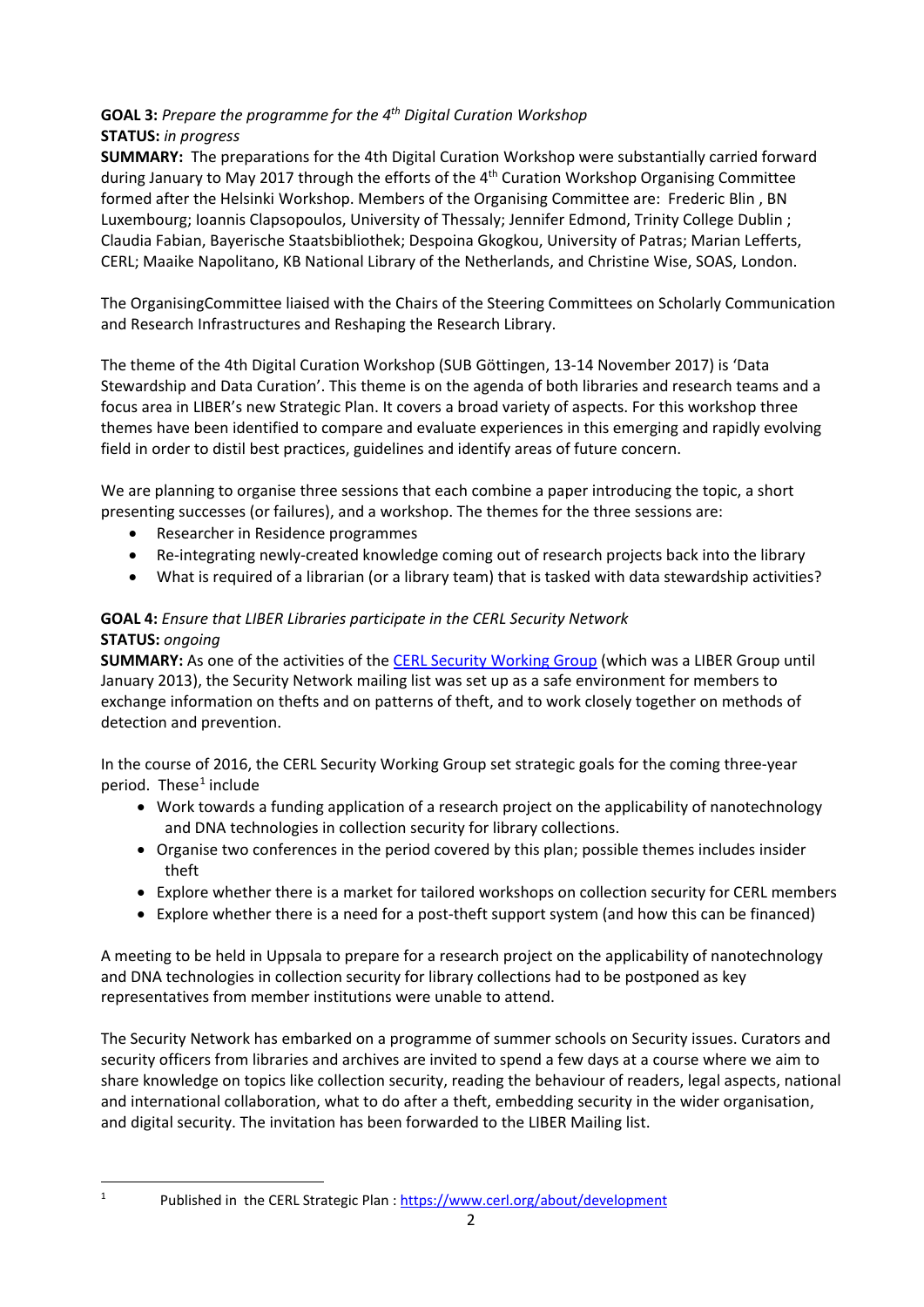The aim is to organise this summer school annually, always in a different part of Europe. The first summer school will be held at the Koninklijke Bibliotheek, the National Library of the Netherlands, aimed at (but not exclusively open to) colleagues from the Netherlands and Flanders; the 2018 Summer School will be in Rome. Details for The Hague Summer School (6-8 September) are available here: [https://www.cerl.org/collaboration/security/2017thehaguesummerschool.](https://www.cerl.org/collaboration/security/2017thehaguesummerschool)

All LIBER Libraries are invited to nominate one member of staff (typically the Head of Security or equivalent) to join the Security Network mailing list. LIBER Libraries are encouraged to join: please contact Marian Lefferts [\(marian.lefferts@cerl.org\)](mailto:marian.lefferts@cerl.org).

**GOAL 5**: *Liaise with other CERL Working Groups: the [Manuscript Expert Group,](https://www.cerl.org/collaboration/manuscriptexperts/main) [Book Bindings Working](https://www.cerl.org/collaboration/work/binding/main)  [Group](https://www.cerl.org/collaboration/work/binding/main) an[d Provenance Working Group](https://www.cerl.org/collaboration/work/provenance/main)*

# **STATUS**: *ongoing*

## **SUMMARY:**

#### **Manuscripts Expert Group (a LIBER Group until January 2013)**

The Manuscripts Expert has started to organise its eighth conference to be held in Vienna in 2018. Since April 2017, Dr Claudia Fabian, a representative of the CERL Portal for Manuscripts and Early Printed Books, and the RDA (Resource description and access) community, have been involved in an initiative to define an identifier for Manuscripts as unique cultural objects, in order to organise access to digital copies and structure research (findings). Dr Claudia Fabian will report on progress at the Forum public meeting in Patras (Tuesday 4 July 2017 from 15-17hr).

#### **Book Bindings Working Group**

The main objective of the Working Group was to recommend standards for describing book bindings. It would like to do this on the basis of the work Dr Nicholas Pickwoad (London) was doing in the context of [LIGATUS.](http://www.ligatus.org.uk/) LIGATUS has a strong support for structural descriptions, a feature that historically has been very weak, whereas decoration descriptions are plentiful. The aim of the WG is to facilitate more bindings on the internet by, for example, suggesting methods and techniques which will enable libraries to publish more. The Group has acknowledged that advocacy is of great importance for promoting the use of book bindings. We wish to encourage research on bindings, and we wish to know more of current practices and uses of the metadata and the images that are being published on bindings. Advocacy can take many forms and, as a start, we have brought together a [list of electronic](https://www.cerl.org/collaboration/work/binding/main#resources)  [resources related to book bindings](https://www.cerl.org/collaboration/work/binding/main#resources) on the CERL website.

#### **Provenance Working Group**

The aim of the Working Group is to support an international exploration and discussion on how digitally-available provenance information is best recorded and exploited across collections. The recording of provenance is a major concern for cultural heritage collections, as this is related to the uniqueness of a copy or object, an important part of its history and materiality which needs to be translated in the digital world. This also allows going beyond physical collections, reconstituting historical contexts in the digital environment. A special [website](https://www.cerl.org/resources/provenance/geographical) is being maintained to record relevant information. Plans for the development of a repository for images that record provenance evidence, including an extensive search facility, is ongoing – the development of such a repository has been included in the proposals for funded projects.

LIBER members are encouraged to use these resources, share in their maintenance and address CERL for any further initiatives.

#### **GOAL 6**: *Participate in the Early European Books Library Advisory Board* **STATUS**: *ongoing*

**SUMMARY:** The role of this Board is to advise and support the development of ProQuest's EEB (Early European Books) collections. The terms of reference are that the Board should:

• Act in an advisory capacity on the digitisation of early printed books in Europe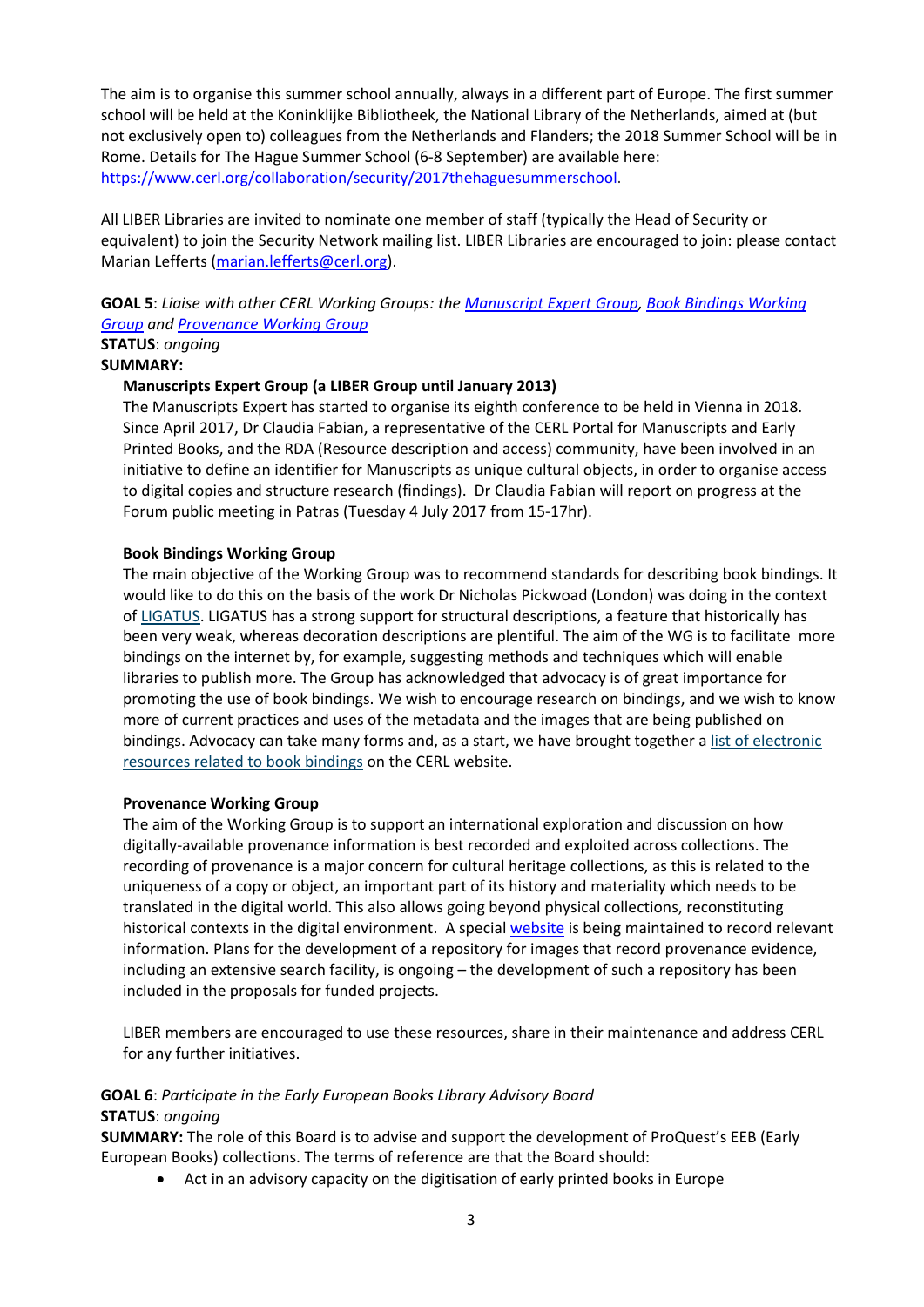- Help explore how such outputs could be used
- Identify standards to be used

The link between ProQuest and LIBER is non-exclusive and LIBER reserves the right to discuss its principles on the digitisation of cultural heritage materials with any other suitable suppliers. The last meeting took place on 1 February 2016. LIBER Libraries interested in ProQuest's services can approach the Forum for advice.

## **GOAL 7**: W*ork with the LIBER Office to update and improve the Forum's section on the LIBER website*  **STATUS**: *ongoing*

**SUMMARY:** The website is an excellent place for sharing information with LIBER Libraries. We continue to invite LIBER Libraries to submit ideas and share relevant information with the Forum.

## **GOAL 8:** *Bring together an active group of participants, promotion, advocacy* **STATUS:** *ongoing*

**SUMMARY:** The [LinkedIn Group](https://www.linkedin.com/groups?viewMembers=&gid=3315506&sik=1400754295013) on 30 May 2017 had 583 members. The Forum has a dual approach with a small, flexible, varying core group (to initiate activities, to coordinate events, and bring together relevant information) feeding into a much larger group who are informed, invited to participate in (the organisation of) events, and called upon to share all manner of relevant information. The transfer of information between LIBER, CERL and IFLA works well. The LIBER general mailing list is an excellent vehicle for disseminating Forum information to the LIBER community at large.

# *GOAL 9: Future planning – reviewing the position of the Forum*

## **STATUS:** *ongoing*

**SUMMARY:** The Forum has a special remit within LIBER assuring the ongoing concern, independently from a focused remit within the Strategic Plan, about cultural heritage in the digital age, and doing this in a close relationship with CERL.

The current Forum Chair's time on the LIBER Executive Board ends in July 2017, CERL will elect a new Chair in October of this year, and LIBER will adopt a new Roadmap for its Strategy 2018-2022. It is therefore appropriate to review the position of the Forum. We would propose to maintain the actual roles as they are in 2017/18 and to review the position in 2018 with the LIBER Executive Board and the new CERL Chair. Claudia Fabian and Marian Lefferts have offered to continue to work with the Forum during this transition period, which is possible as Forum Chairs do not need to be members of the LIBER Executive Board. We would also propose that a formal Forum representative is named for Steering Committee Working Groups dealing with cultural heritage (e.g. Digital Humanities). We would welcome a formal presentation of CERL at a future LIBER Executive Board meeting in 2018, which a Board member, who is also a member of CERL, could arrange.

## ● **ADDITIONAL FUTURE ACTIVITIES**

The Forum will identify issues of common concern in its working session in Patras (please join us on Tuesday 4 July from 15-17hr) and throughout the Annual Conference, and liaise with LIBER's Steering Committees and Working Groups in this area.

Conference: 'Special Collections in the Context of Cultural Heritage Protection and Cultural Development Fostering' (Belgrade, 2-4 October 2017). The Conference is being organised with the aim of improving and promoting special collections and their specific characteristics, which have an important place in the development and inheritance of culture. Marian Lefferts will represent both the Forum and CERL at this event.

## ● **ANY OTHER BUSINESS**

All LIBER Libraries are warmly invited to attend the CERL Annual Seminar on 'Early Printed and Manuscript Collections in Galleries, Archives and Museums' at the Rijksmuseum in Amsterdam (26 October 2017). For more information, please consult the CERL website.